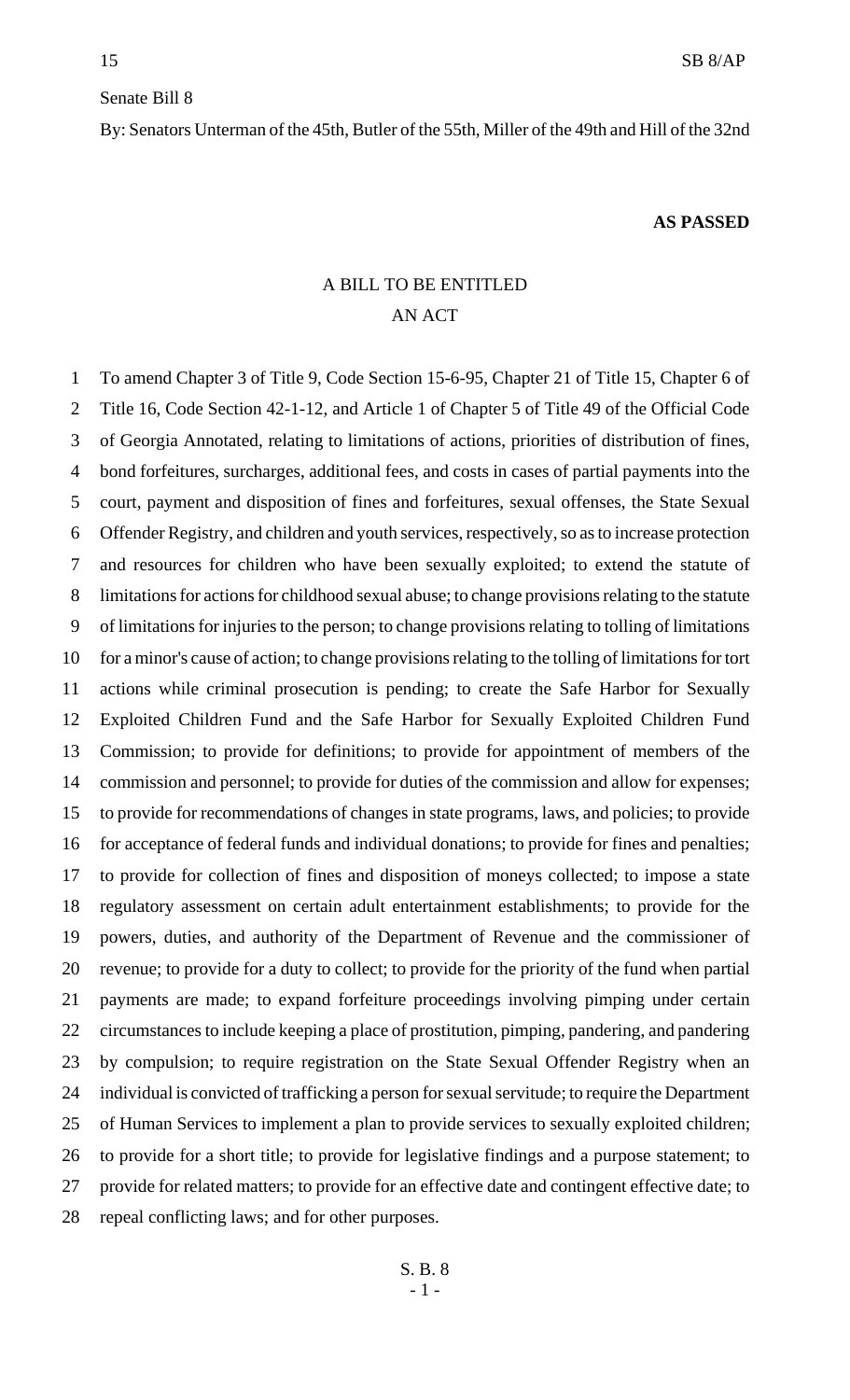BE IT ENACTED BY THE GENERAL ASSEMBLY OF GEORGIA:

**PART I**

### **SECTION 1-1.**

This Act shall be known and may be cited as the "Safe Harbor/Rachel's Law Act."

#### **SECTION 1-2.**

 (a) The General Assembly finds that arresting, prosecuting, and incarcerating victimized children serves to retraumatize children and increases their feelings of low self-esteem, making the process of recovery more difficult. The General Assembly acknowledges that both federal and state laws recognize that sexually exploited children are the victims of crime and should be treated as victims. The General Assembly finds that sexually exploited children deserve the protection of child welfare services, including family support, crisis intervention, counseling, and emergency housing services. The General Assembly finds that it is necessary and appropriate to adopt uniform and reasonable assessments and regulations to help address the deleterious secondary effects, including but not limited to, prostitution and sexual exploitation of children, associated with adult entertainment establishments that allow the sale, possession, or consumption of alcohol on premises and that provide to their patrons performances and interaction involving various forms of nudity. The General Assembly finds that a correlation exists between adult live entertainment establishments and the sexual exploitation of children. The General Assembly finds that adult live entertainment establishments present a point of access for children to come into contact with individuals seeking to sexually exploit children. The General Assembly further finds that individuals seeking to exploit children utilize adult live entertainment establishments as a means of locating children for the purpose of sexual exploitation. The General Assembly acknowledges that many local governments in this state and in other states found deleterious secondary effects of adult entertainment establishments are exacerbated by the sale, possession, or consumption of alcohol in such establishments.

 (b) The purpose of this Act is to protect a child from further victimization after he or she is discovered to be a sexually exploited child by ensuring that a child protective response is in place in this state. The purpose and intended effect of this Act in imposing assessments and regulations on adult entertainment establishments is not to impose a restriction on the content or reasonable access to any materials or performances protected by the First Amendment of the United States Constitution or Article I, Section I, Paragraph V of the Constitution of this state.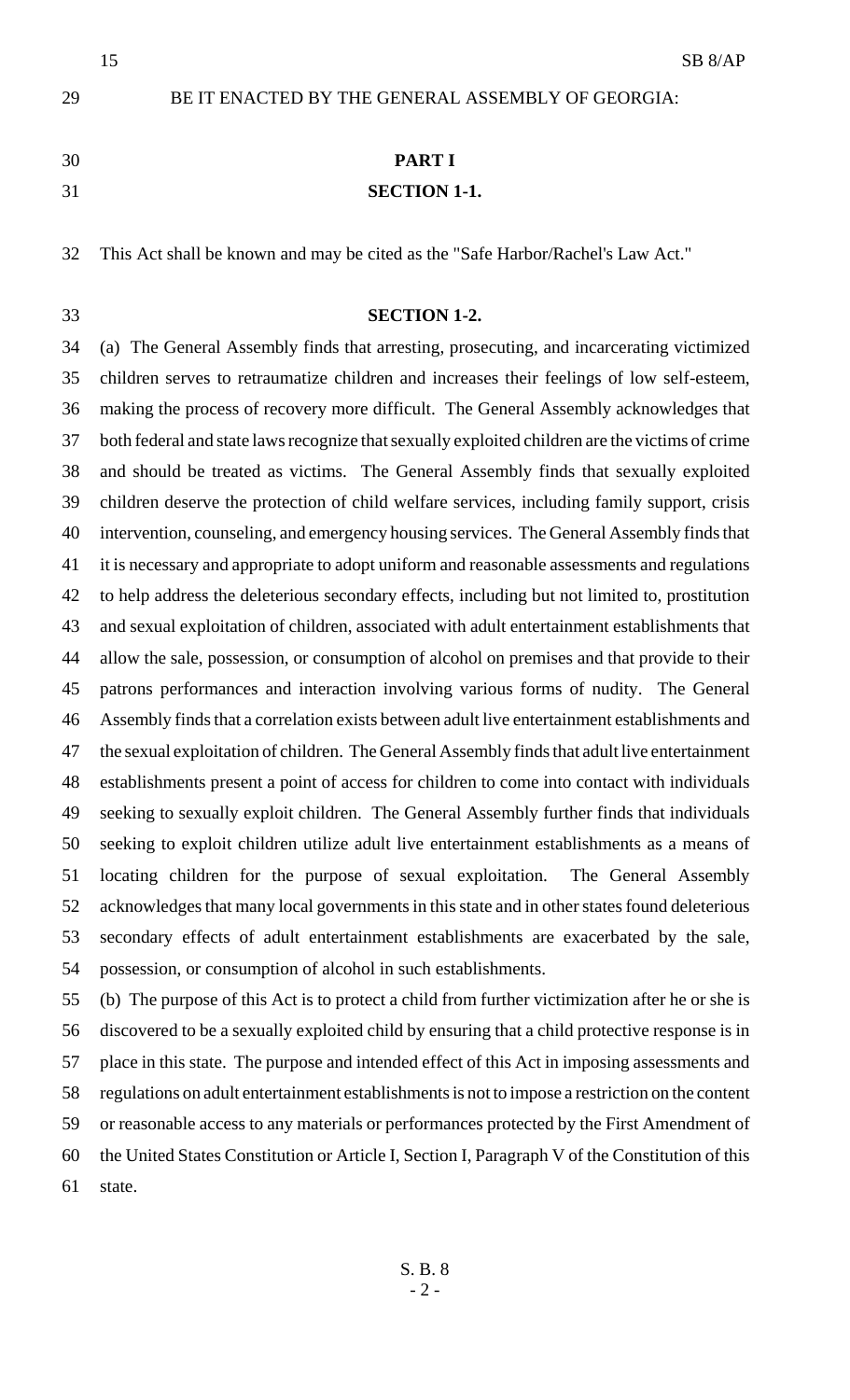|    | 15<br>SB 8/AP                                                                                  |
|----|------------------------------------------------------------------------------------------------|
| 62 | <b>PART II</b>                                                                                 |
| 63 | <b>SECTION 2-1.</b>                                                                            |
|    |                                                                                                |
| 64 | Chapter 3 of Title 9 of the Official Code of Georgia Annotated, relating to limitations of     |
| 65 | actions, is amended by revising Code Section 9-3-33, relating to limitations for actions for   |
| 66 | injuries to the person, as follows:                                                            |
| 67 | $"9-3-33.$                                                                                     |
| 68 | Except as otherwise provided in this article, actions Actions for injuries to the person shall |
| 69 | be brought within two years after the right of action accrues, except for injuries to the      |
| 70 | reputation, which shall be brought within one year after the right of action accrues, and      |
| 71 | except for actions for injuries to the person involving loss of consortium, which shall be     |
| 72 | brought within four years after the right of action accrues."                                  |
| 73 | <b>SECTION 2-2.</b>                                                                            |
| 74 | Said chapter is further amended by revising Code Section 9-3-33.1, relating to limitations for |
| 75 | actions for childhood sexual abuse, as follows:                                                |
| 76 | $"9-3-33.1.$                                                                                   |
| 77 | $(a)(1)$ As used in this Code section subsection, the term 'childhood sexual abuse' means      |
| 78 | any act committed by the defendant against the plaintiff which act occurred when the           |
| 79 | plaintiff was under the age of 18 years of age and which act would have been proscribed        |
| 80 | by Code Section 16-6-1, relating to rape; Code Section 16-6-2, relating to sodomy and          |
| 81 | aggravated sodomy; Code Section 16-6-3, relating to statutory rape; Code Section 16-6-4,       |
| 82 | relating to child molestation and aggravated child molestation; Code Section 16-6-5,           |
| 83 | relating to enticing a child for indecent purposes; Code Section 16-6-12, relating to          |
| 84 | pandering; Code Section 16-6-14, relating to pandering by compulsion; Code Section             |
| 85 | 16-6-15, relating to solicitation of sodomy; Code Section 16-6-22, relating to incest; Code    |
| 86 | Section 16-6-22.1, relating to sexual battery; or Code Section 16-6-22.2, relating to          |
| 87 | aggravated sexual battery, or any prior laws of this state of similar effect which were in     |
| 88 | effect at the time the act was committed be in violation of:                                   |
| 89 | (A) Rape, as prohibited in Code Section 16-6-1;                                                |
| 90 | <u>(B) Sodomy or aggravated sodomy, as prohibited in Code Section 16-6-2;</u>                  |
| 91 | (C) Statutory rape, as prohibited in Code Section 16-6-3;                                      |
| 92 | (D) Child molestation or aggravated child molestation, as prohibited in Code Section           |
| 93 | $16-6-4$ ;                                                                                     |
| 94 | (E) Enticing a child for indecent purposes, as prohibited in Code Section 16-6-5;              |
| 95 | Pandering, as prohibited in Code Section 16-6-12;<br>(F)                                       |
| 96 | (G) Pandering by compulsion, as prohibited in Code Section 16-6-14;                            |
|    |                                                                                                |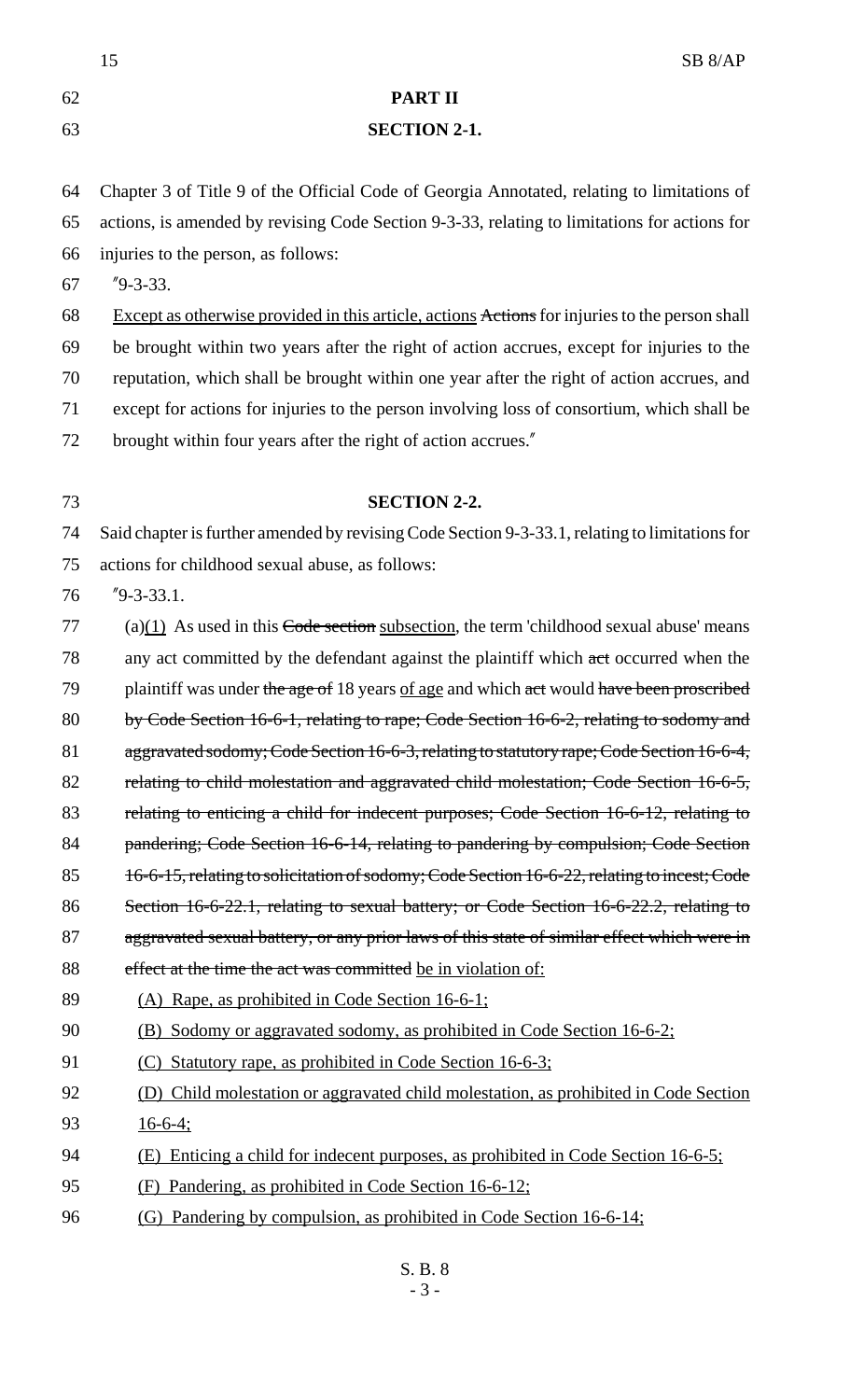|     | SB <sub>8/AP</sub><br>15                                                                    |
|-----|---------------------------------------------------------------------------------------------|
| 97  | (H) Solicitation of sodomy, as prohibited in Code Section 16-6-15;                          |
| 98  | (I) Incest, as prohibited in Code Section 16-6-22;                                          |
| 99  | (J) Sexual battery, as prohibited in Code Section 16-6-22.1; or                             |
| 100 | Aggravated sexual battery, as prohibited in Code Section 16-6-22.2.<br>(K)                  |
| 101 | $\frac{1}{2}$ Notwithstanding Code Section 9-3-33, any Any civil action for recovery of     |
| 102 | damages suffered as a result of childhood sexual abuse committed before July 1, 2015,       |
| 103 | shall be commenced within five years of on or before the date the plaintiff attains the age |
| 104 | of majority 23.                                                                             |
| 105 | $(b)(1)$ As used in this subsection, the term 'childhood sexual abuse' means any act        |
| 106 | committed by the defendant against the plaintiff which occurred when the plaintiff was      |
| 107 | under 18 years of age and which would be in violation of:                                   |
| 108 | (A) Trafficking a person for sexual servitude, as prohibited in Code Section 16-5-46;       |
| 109 | (B) Rape, as prohibited in Code Section 16-6-1;                                             |
| 110 | (C) Statutory rape, as prohibited in Code Section 16-6-3, if the defendant was 21 years     |
| 111 | of age or older at the time of the act;                                                     |
| 112 | (D) Aggravated sodomy, as prohibited in Code Section 16-6-2;                                |
| 113 | (E) Child molestation or aggravated child molestation, as prohibited in Code Section        |
| 114 | 16-6-4, unless the violation would be subject to punishment as provided in                  |
| 115 | paragraph (2) of subsection (b) of Code Section 16-6-4 or paragraph (2) of                  |
| 116 | subsection (d) of Code Section 16-6-4;                                                      |
| 117 | (F) Enticing a child for indecent purposes, as prohibited in Code Section 16-6-5, unless    |
| 118 | the violation would be subject to punishment as provided in subsection (c) of Code          |
| 119 | Section 16-6-5;                                                                             |
| 120 | (G) Incest, as prohibited in Code Section 16-6-22;                                          |
| 121 | (H) Aggravated sexual battery, as prohibited in Code Section 16-6-22.2; or                  |
| 122 | (I) Part 2 of Article 3 of Chapter 12 of Title 16.                                          |
| 123 | <u>Notwithstanding Code Section 9-3-33, any civil action for recovery of damages</u>        |
| 124 | suffered as a result of childhood sexual abuse committed on or after July 1, 2015, shall    |
| 125 | be commenced on or before the date the plaintiff attains the age of 25."                    |
|     |                                                                                             |
| 126 | <b>SECTION 2-3.</b>                                                                         |
| 127 | Said chapter is further amended by revising Code Section 9-3-90, relating to persons under  |
| 128 | disability or imprisoned when cause of action accrues, as follows:                          |
| 129 | $"9-3-90.$                                                                                  |

130 (a) Individuals Minors and persons who are legally incompetent because of mental 131 retardation or mental illness, who are such when the cause of action accrues, shall be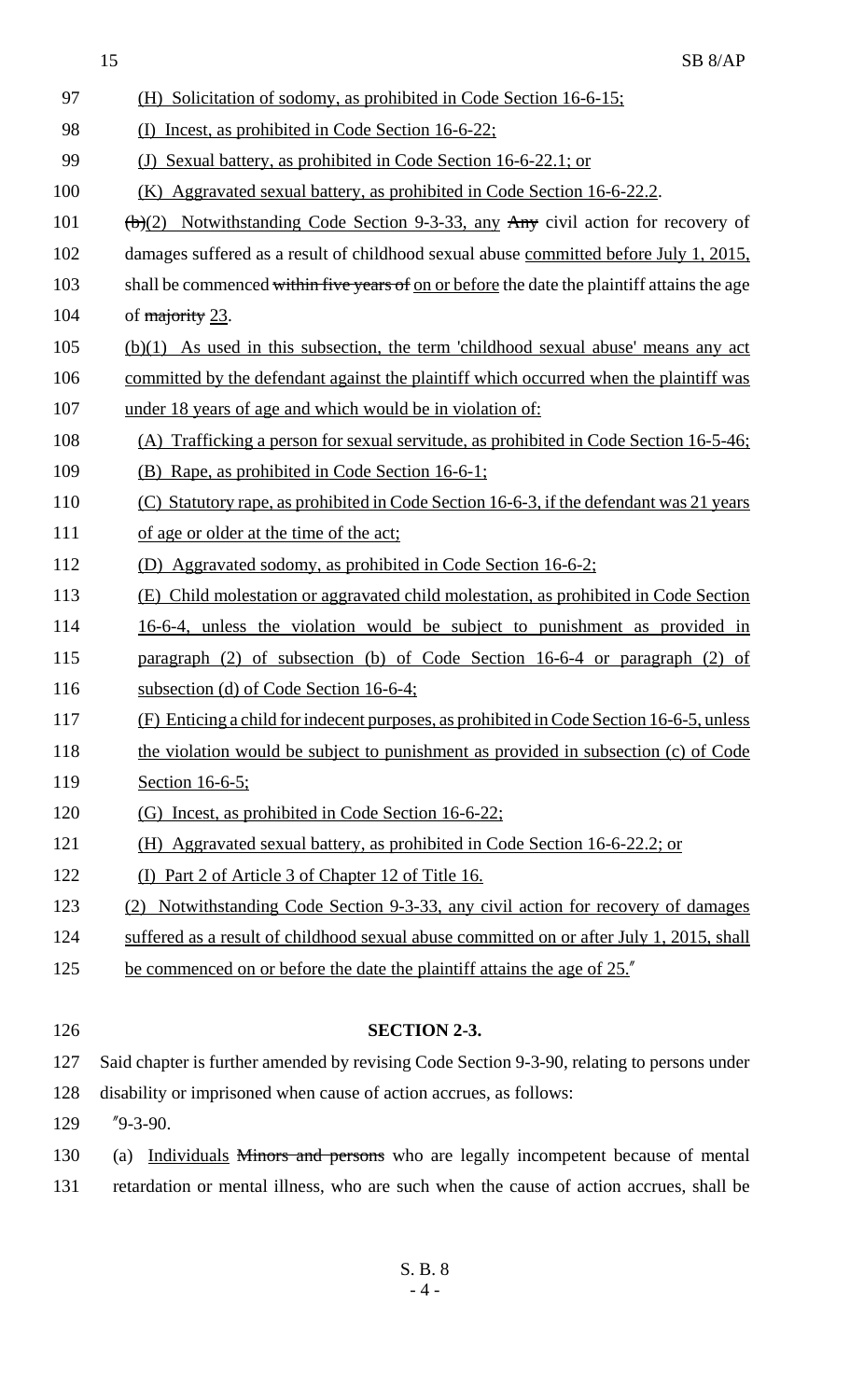| 132 | entitled to the same time after their disability is removed to bring an action as is prescribed        |
|-----|--------------------------------------------------------------------------------------------------------|
| 133 | for other persons.                                                                                     |
| 134 | (b) Except as otherwise provided in Code Section 9-3-33.1, individuals who are less than               |
| 135 | 18 years of age when a cause of action accrues shall be entitled to the same time after he             |
| 136 | or she reaches the age of 18 years to bring an action as is prescribed for other persons.              |
| 137 | $\frac{f(b)(c)}{c}$ No action accruing to a person an individual imprisoned at the time of its accrual |
| 138 | which, prior:                                                                                          |
| 139 | (1) Prior to July 1, 1984, has been barred by the provisions of this chapter relating to               |
| 140 | limitations of actions shall be revived by this chapter, as amended. No action accruing                |
| 141 | to a person imprisoned at the time of its accrual which would; or                                      |
| 142 | (2) Would be barred before July 1, 1984, by the provisions of this chapter, as amended,                |
| 143 | but which would not be so barred by the provisions of this chapter in force immediately                |
| 144 | prior to July 1, 1984, shall be barred until July 1, 1985."                                            |
|     |                                                                                                        |
| 145 | <b>SECTION 2-4.</b>                                                                                    |
| 146 | Said chapter is further amended by revising Code Section 9-3-99, relating to tolling of                |
| 147 | limitations for tort actions while criminal prosecution is pending, as follows:                        |
| 148 | $"9-3-99.$                                                                                             |
| 149 | The running of the period of limitations with respect to any cause of action in tort that may          |
| 150 | be brought by the victim of an alleged crime which arises out of the facts and                         |
| 151 | circumstances relating to the commission of such alleged crime committed in this state                 |
| 152 | shall be tolled from the date of the commission of the alleged crime or the act giving rise            |
| 153 | to such action in tort until the prosecution of such crime or act has become final or                  |
| 154 | otherwise terminated, provided that such time does not exceed six years, except as                     |
| 155 | otherwise provided in Code Section 9-3-33.1."                                                          |
|     |                                                                                                        |
| 156 | <b>PART III</b>                                                                                        |
| 157 | <b>SECTION 3-1.</b>                                                                                    |
|     |                                                                                                        |
| 158 | Chapter 21 of Title 15 of the Official Code of Georgia Annotated, relating to payment and              |
| 159 | disposition of fines and forfeitures, is amended by adding a new article to read as follows:           |
|     |                                                                                                        |
| 160 | "ARTICLE 11                                                                                            |
|     |                                                                                                        |
| 161 | $15 - 21 - 200$ .                                                                                      |

162 This article is enacted pursuant to Article III, Section IX, Paragraph VI(o) of the

163 Constitution, which provision authorizes additional penalty assessments for violations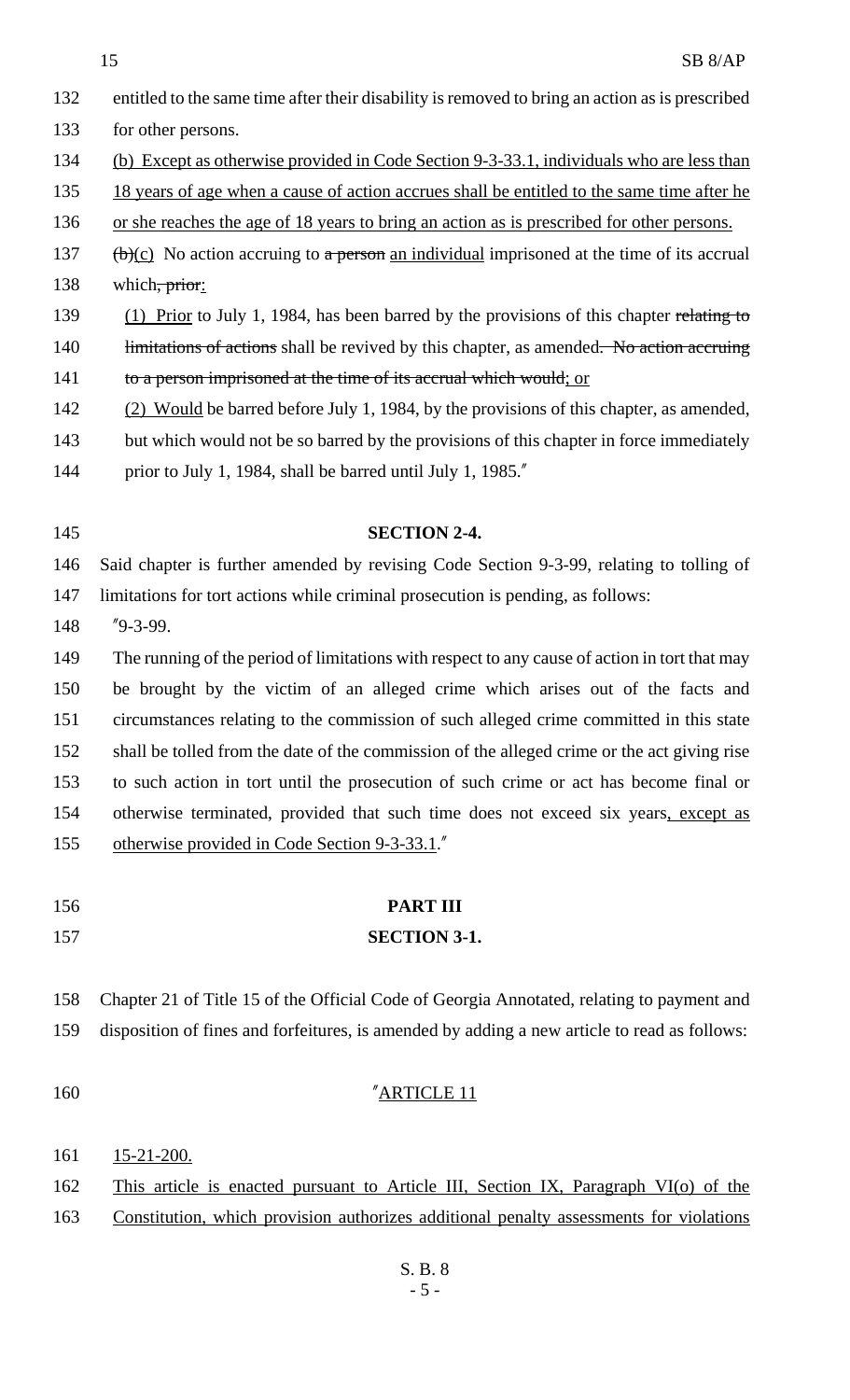- 164 relating to certain sexual crimes, authorizes assessments on certain businesses, and
- 165 provides that the proceeds derived therefrom may be used for the purpose of meeting the
- 166 costs of care and rehabilitative and social services for certain citizens of this state who have
- 167 been sexually exploited.

168 15-21-201.

169 As used in this article, the term:

- 170 (1) 'Adult entertainment establishment' means any place of business or commercial
- 171 establishment where alcoholic beverages of any kind are sold, possessed, or consumed 172 wherein:
- 173 (A) The entertainment or activity therein consists of nude or substantially nude persons 174 dancing with or without music or engaged in movements of a sexual nature or 175 movements simulating sexual intercourse, oral copulation, sodomy, or masturbation;
- 176 (B) The patron directly or indirectly is charged a fee or required to make a purchase
- 177 in order to view entertainment or activity which consists of persons exhibiting or
- 178 modeling lingerie or similar undergarments; or
- 179 (C) The patron directly or indirectly is charged a fee to engage in personal contact by
- 180 employees, devices, or equipment, or by personnel provided by the establishment.
- 181 Such term shall include, but shall not be limited to, bathhouses, lingerie modeling studios,
- 182 and related or similar activities. Such term shall not include businesses or commercial 183 establishments which have as their sole purpose the improvement of health and physical
- 184 fitness through special equipment and facilities, rather than entertainment.
- 185 (2) 'Commission' means the Safe Harbor for Sexually Exploited Children Fund 186 Commission.
- 187 (3) 'Fund' means the Safe Harbor for Sexually Exploited Children Fund.
- 188 (4) 'Safe house' means a licensed residential facility that provides safe and secure shelter.
- 189 (5) 'Sexually explicit conduct' shall have the same meaning as set forth in Code Section
- 190 16-12-100.
- 191 (6) 'Sexually exploited child' means a person who is younger than 18 years of age who:
- 192 (A) Has been the victim of trafficking of persons for sexual servitude in violation of 193 Code Section 16-5-46;
- 194 (B) Has engaged in sodomy, prostitution, solicitation of sodomy, or masturbation for 195 hire; or
- 196 (C) Has been the victim of sexually explicit conduct for the purpose of producing any
- 197 print or visual medium.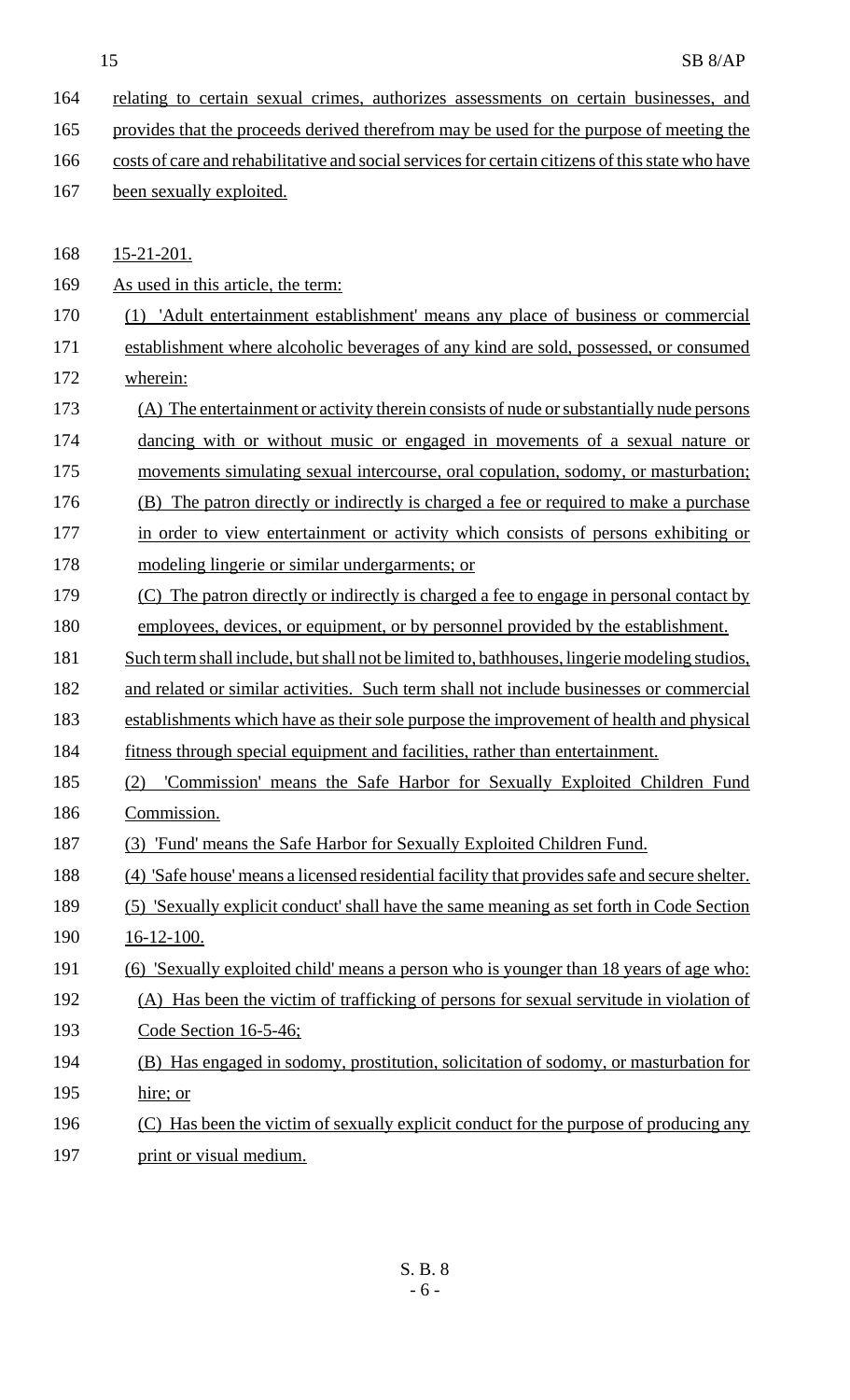- 198 (7) 'Substantially nude' means dressed in a manner so as to display any portion of the 199 female breast below the top of the areola or displaying any portion of any person's pubic
- 200 hair, anus, cleft of the buttocks, vulva, or genitals.
- 201 (8) 'Visual medium' shall have the same meaning as set forth in Code Section 16-12-100.

202 15-21-202.

- 203 (a) There is established the Safe Harbor for Sexually Exploited Children Fund
- 204 Commission which is assigned to the Division of Family and Children Services of the
- 205 Department of Human Resources for administrative purposes only, as prescribed in Code 206 Section 50-4-3.
- 207 (b) There is created the Safe Harbor for Sexually Exploited Children Fund as a separate 208 fund in the state treasury. The state treasurer shall credit to the fund all amounts transferred
- 209 to the fund and shall invest the fund moneys in the same manner as authorized for investing
- 210 other moneys in the state treasury.
- 211 (c) The commission may authorize the disbursement of available money from the fund,
- 212 after appropriation thereof, for purposes of providing care, rehabilitative services, 213 residential housing, health services, and social services, including establishing safe houses, 214 to sexually exploited children and to a person, entity, or program eligible pursuant to 215 criteria to be set by the commission. The commission shall also consider disbursement of 216 available money from the fund to a person, entity, or program devoted to awareness and 217 prevention of becoming a sexually exploited child. The commission may also authorize
- 218 the disbursement of fund money for the actual and necessary operating expenses that the
- 219 commission incurs in performing its duties; provided, however, that such disbursements
- 220 shall be kept at a minimum in furtherance of the primary purpose of the fund, which is to
- 221 disburse money to provide care and rehabilitative and social services for sexually exploited
- 222 children.

# 223 15-21-203.

224 (a) The commission shall consist of eight members. Seven of the members shall serve for 225 terms of two years, except that with respect to the first members appointed, two members 226 shall be appointed for terms of three years, four members for terms of two years, and one 227 member for a term of one year. The director of the Division of Family and Children 228 Services of the Department of Human Services shall be a permanent member of the 229 commission. The chairperson of the Criminal Justice Coordinating Council, the 230 commissioner of behavioral health and developmental disabilities, and the director of the 231 Division of Family and Children Services of the Department of Human Services shall each 232 appoint one member of the commission; the President of the Senate and the Speaker of the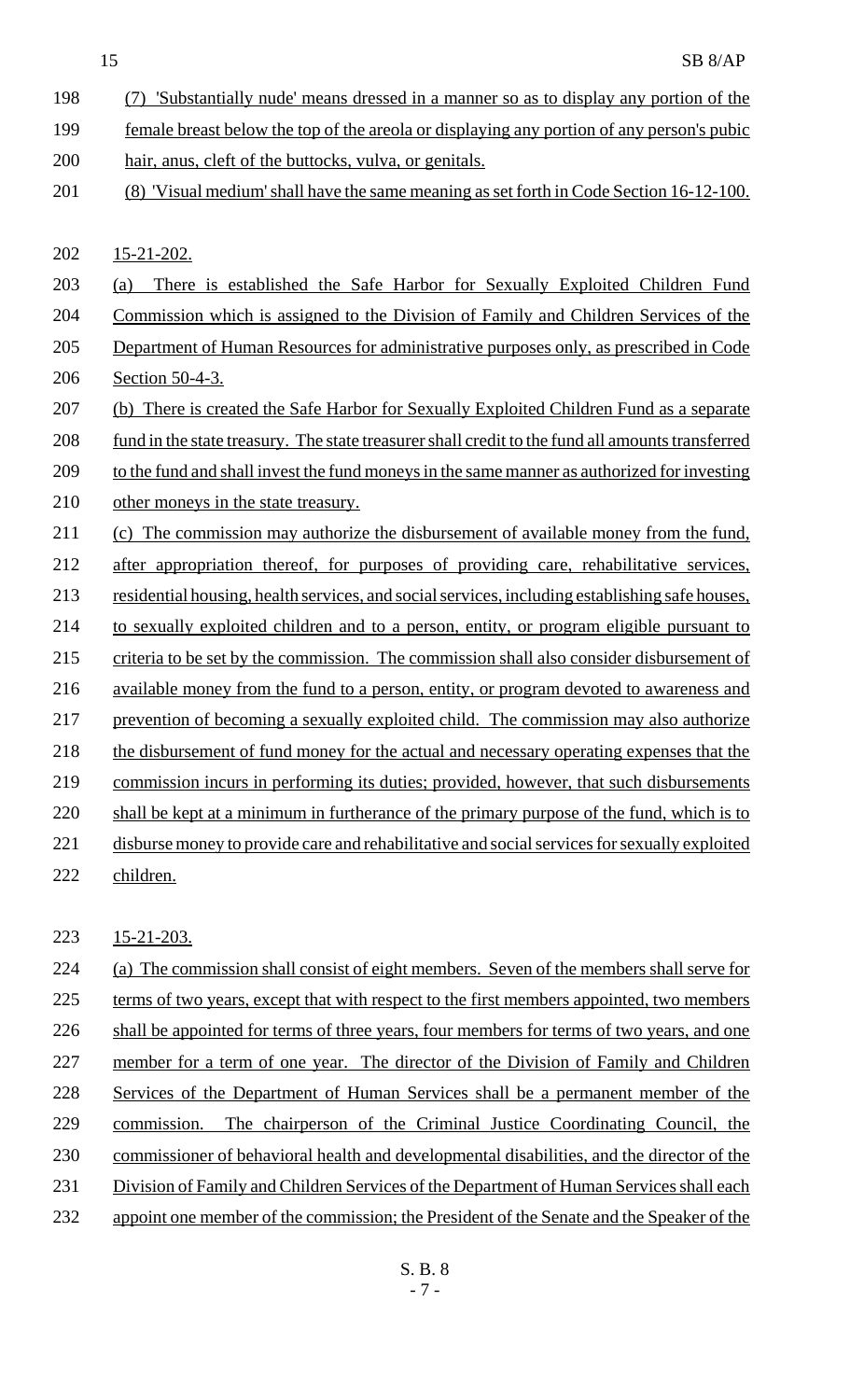- 233 House of Representatives shall each appoint two of the remaining four members. The
- 234 Governor shall establish initial terms of office for all members of the commission within
- 235 the limitations of this subsection.
- 236 (b) In the event of death, resignation, disqualification, or removal for any reason of any
- 237 member of the commission, the vacancy shall be filled in the same manner as the original
- 238 appointment, and the successor shall serve for the unexpired term.
- 239 (c) Membership on the commission shall not constitute public office, and no member shall
- 240 be disqualified from holding public office by reason of his or her membership.
- 241 (d) The Governor shall designate a chairperson of the commission from among the
- 242 members, which chairperson shall serve in that position at the pleasure of the Governor.
- 243 The commission may elect such other officers and committees as it considers appropriate.
- 244 (e) The commission, with the approval of the Governor, may employ such professional,
- 245 technical, or clerical personnel as deemed necessary to carry out the purposes of this
- 246 article.
- 247 15-21-204.
- 248 Members of the commission shall serve without compensation but shall receive the same
- 249 expense allowance per day as that received by a member of the General Assembly for each
- 250 day such member of the commission is in attendance at a meeting of such commission, plus
- 251 either reimbursement for actual transportation costs while traveling by public carrier or the
- 252 same mileage allowance for use of a personal car in connection with such attendance as
- 253 members of the General Assembly receive. Such expense and travel allowance shall be
- 254 paid in lieu of any per diem, allowance, or other remuneration now received by any such
- 255 member for such attendance. Expense allowances and other costs authorized in this Code
- 256 section shall be paid from moneys in the fund.
- 257 15-21-205.
- 258 (a) The commission shall:
- 259 (1) Meet at such times and places as it shall determine necessary or convenient to 260 perform its duties on the call of the chairperson or the Governor;
- 261 (2) Maintain minutes of its meetings;
- 262 (3) Adopt rules and regulations for the transaction of its business;
- 263 (4) Accept applications for disbursements of available money from the fund;
- 264 (5) Develop a state-wide protocol for helping to coordinate the delivery of services to 265 sexually exploited children;
- 266 (6) Provide oversight and accountability for any program that receives disbursements
- 267 from the fund;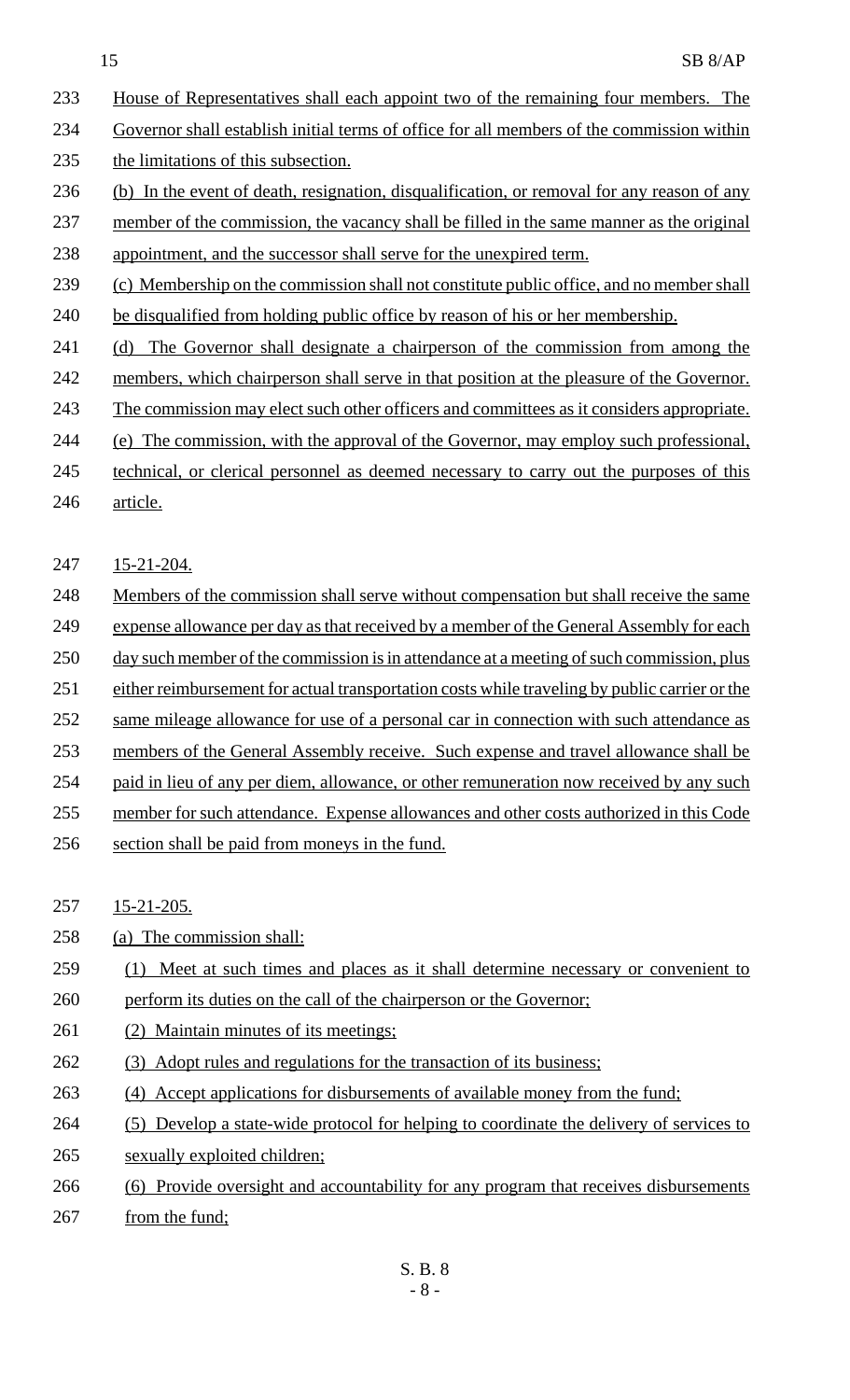(7) Maintain records of all its expenditures, funds received as gifts and donations, and disbursements made from the fund; and (8) Conform to the standards and requirements prescribed by the state accounting officer 271 pursuant to Chapter 5B of Title 50. (b) The commission shall utilize existing state resources and staff of participating departments whenever practicable.

15-21-206.

- The commission may recommend to the Governor and the General Assembly changes in 276 state programs, laws, policies, budgets, and standards relating to the care and rehabilitation of sexually exploited children, changes to improve coordination among state agencies that provide care and rehabilitative and social services to sexually exploited children, and changes to improve the condition of sexually exploited children who are in need of
- rehabilitative and social services.
- 281 15-21-207.
- 282 The commission may accept and solicit federal funds granted by Congress or executive
- 283 order for the purposes of this article as well as gifts and donations from individuals, private
- organizations, or foundations. The acceptance and use of federal funds shall not commit
- state funds and shall not place an obligation upon the General Assembly to continue the
- purposes for which the federal funds are made available. All such funds received in the
- 287 manner described in this Code section shall be transmitted to the state treasurer for deposit
- 288 into the fund to be disbursed as other moneys in the fund.
- 15-21-208.
- (a) In every case in which any court in this state shall impose a fine, which shall be
- construed to include costs, for trafficking a person for sexual servitude in violation of Code
- Section 16-5-46 or any violation of Code Section 16-6-10, 16-6-11, 16-6-12, 16-6-14,
- 16-6-15, 16-6-16, or 16-12-100, there shall be imposed an additional penalty of \$2,500.00
- if the defendant was 18 years of age or older at the time of the offense.
- (b) Such sums shall be in addition to any amount required to be paid into any pension,
- 296 annuity, or retirement fund under Title 47 or any other law and in addition to any other amounts provided for in this chapter.
- (c) The sums provided for in this Code section shall be assessed and collected by the clerk
- or court officer charged with the duty of collecting moneys arising from fines and shall be
- paid over by the last day of the following month to the Georgia Superior Court Clerks'
- Cooperative Authority for remittance to the Safe Harbor for Sexually Exploited Children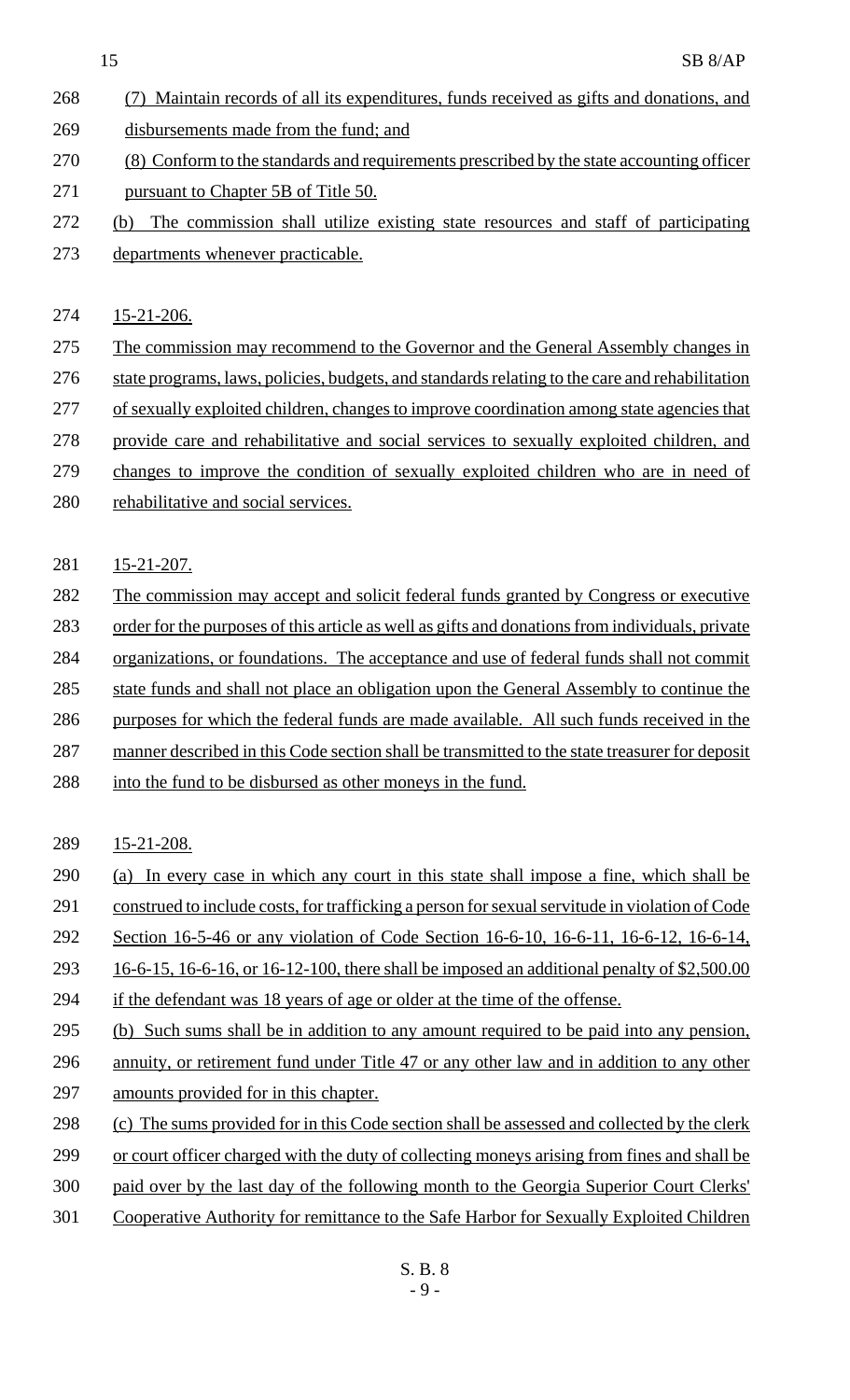- Fund Commission, to be deposited into the Safe Harbor for Sexually Exploited Children
- Fund.
- (d) Any person whose duty it is to collect or remit the sums provided for in this Code
- section who intentionally refuses to collect or remit such sums shall be guilty of a misdemeanor.

15-21-209.

- (a) By April 30 of each calendar year, each adult entertainment establishment shall pay to
- the commissioner of revenue a state operation assessment equal to the greater of 1 percent
- of the previous calendar year's gross revenue or \$5,000.00. This state assessment shall be
- 311 in addition to any other fees and assessments required by the county or municipality
- authorizing the operation of an adult entertainment business.
- (b) The previous year's gross revenue of an adult entertainment establishment shall be
- determined based upon tax returns filed with the Department of Revenue. The
- commissioner of revenue may, by rule or regulation, require other reports or returns to be
- 316 filed by an adult entertainment establishment as he or she deems appropriate.
- 317 (c) The assessments collected pursuant to this Code section shall be remitted to the Safe
- Harbor for Sexually Exploited Children Fund Commission, to be deposited into the Safe
- Harbor for Sexually Exploited Children Fund.
- (d) The assessments imposed by this Code section shall be assessed and collected in the
- same manner as taxes due the state in Title 48 and appeals of such assessments shall be
- 322 within the jurisdiction of the Georgia Tax Tribunal in accordance with Chapter 13A of
- Title 50.
- (e) The commissioner of revenue shall be authorized to promulgate any rules and
- regulations he or she deems necessary to implement and administer the provisions of this Code section."

# **SECTION 3-2.**

 Code Section 15-6-95 of the Official Code of Georgia Annotated, relating to priorities of distribution of fines, bond forfeitures, surcharges, additional fees, and costs in cases of partial payments into the court, is amended by deleting "and" at the end of paragraph (13), by replacing the period with "; and" at the end of paragraph (14), and by adding a new paragraph (15) to read as follows:

 "(15) The amount provided for in Code Section 15-21-208 for the Safe Harbor for Sexually Exploited Children Fund."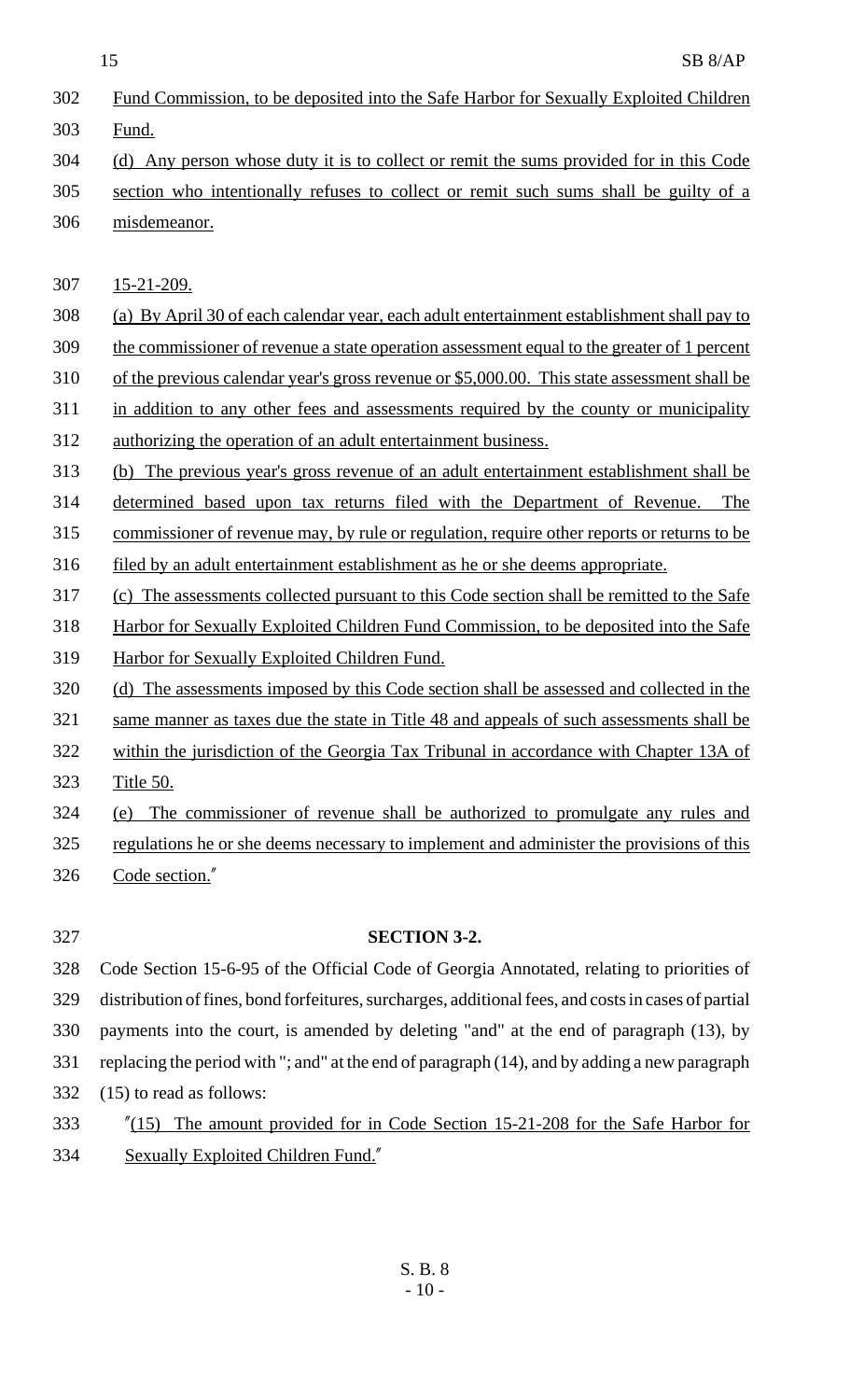|     | SB <sub>8/AP</sub><br>15                                                                              |
|-----|-------------------------------------------------------------------------------------------------------|
| 335 | <b>PART IV</b>                                                                                        |
| 336 | <b>SECTION 4-1.</b>                                                                                   |
| 337 | Title 16 of the Official Code of Georgia Annotated, relating to crimes and offenses, is               |
| 338 | amended by revising subsection (b) of Code Section 16-3-6, relating to affirmative defenses           |
| 339 | to certain sexual crimes, as follows:                                                                 |
| 340 | $\degree$ (b) A person shall not be guilty of a sexual crime if the conduct upon which the alleged    |
| 341 | criminal liability is based was committed by an accused who was:                                      |
| 342 | (1) Less than 18 years of age at the time of the conduct such person was being trafficked             |
| 343 | for sexual servitude in violation of subsection (c) of Code Section 16-5-46; or                       |
| 344 | (2) Acting under coercion or deception while the accused was being trafficked for sexual              |
| 345 | servitude in violation of subsection (c) of Code Section 16-5-46.                                     |
| 346 | <b>SECTION 4-2.</b>                                                                                   |
| 347 | Code Section 42-1-12 of the Official Code of Georgia Annotated, relating to the State Sexual          |
| 348 | Offender Registry, is amended in paragraph (10) of subsection (a) by revising subparagraph            |
| 349 | $(a)(10)(B)$ and adding a new subparagraph and by adding a new subsection to read as                  |
| 350 | follows:                                                                                              |
| 351 | $^{\prime\prime}$ (B) 'Dangerous sexual offense' with respect to convictions occurring after June 30, |
| 352 | between July 1, 2006, and June 30, 2015, means any criminal offense, or the attempt                   |
| 353 | to commit any criminal offense, under Title 16 as specified in this paragraph or any                  |
| 354 | offense under federal law or the laws of another state or territory of the United States              |
| 355 | which consists of the same or similar elements of the following offenses:                             |
| 356 | (i) Aggravated assault with the intent to rape in violation of Code Section 16-5-21;                  |
| 357 | (ii) Kidnapping in violation of Code Section 16-5-40 which involves a victim who                      |
| 358 | is less than 14 years of age, except by a parent;                                                     |
| 359 | (iii) False imprisonment in violation of Code Section 16-5-41 which involves a                        |
| 360 | victim who is less than 14 years of age, except by a parent;                                          |
| 361 | (iv) Rape in violation of Code Section 16-6-1;                                                        |
| 362 | (v) Sodomy in violation of Code Section 16-6-2;                                                       |
| 363 | (vi) Aggravated sodomy in violation of Code Section 16-6-2;                                           |
| 364 | (vii) Statutory rape in violation of Code Section 16-6-3, if the individual convicted                 |
| 365 | of the offense is 21 years of age or older;                                                           |
| 366 | (viii) Child molestation in violation of Code Section 16-6-4;                                         |
| 367 | (ix) Aggravated child molestation in violation of Code Section 16-6-4, unless the                     |
| 368 | person was convicted of a misdemeanor offense;                                                        |
| 369 | (x) Enticing a child for indecent purposes in violation of Code Section 16-6-5;                       |
|     | S. B. 8                                                                                               |

- 11 -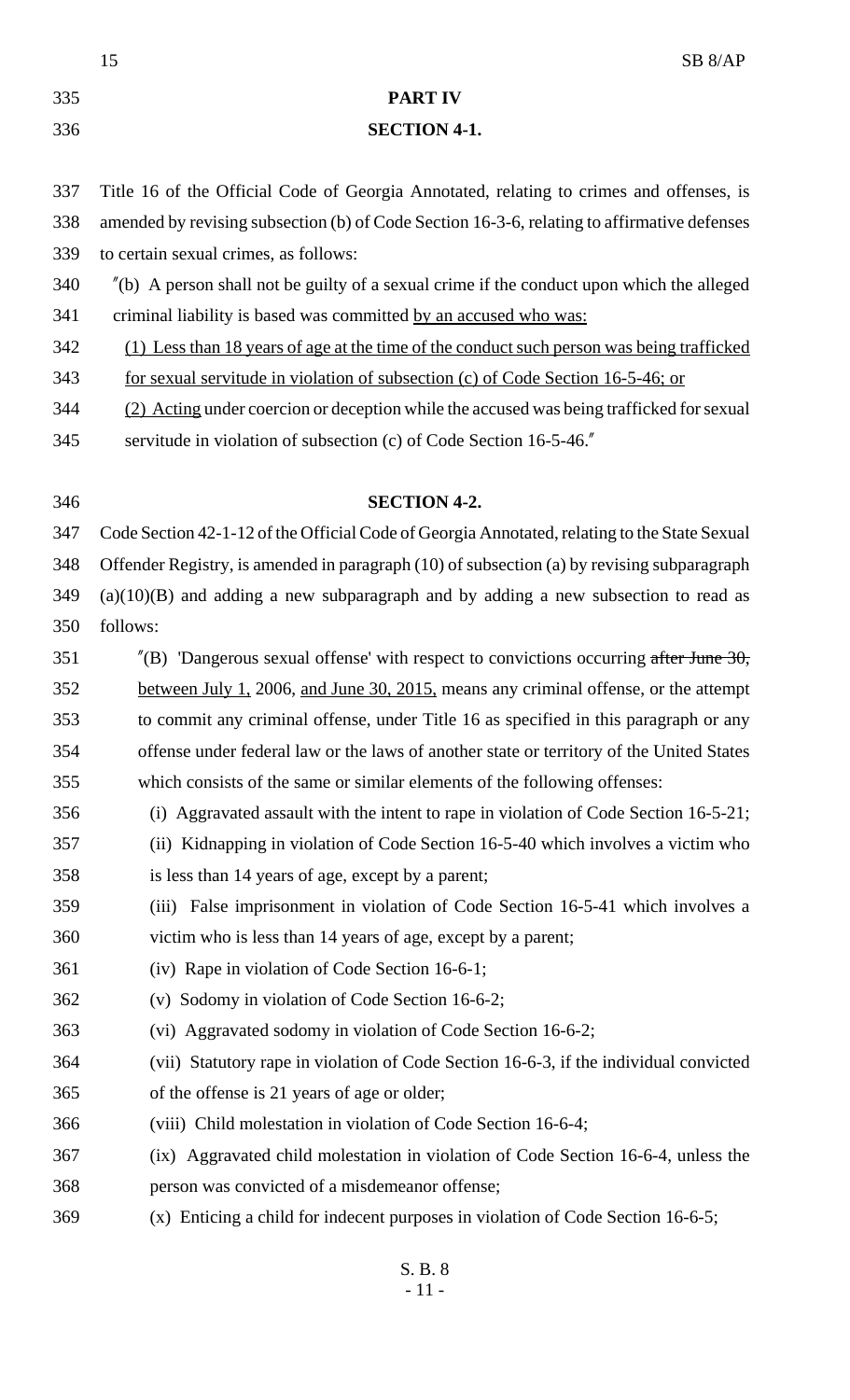SB 8/AP (xi) Sexual assault against persons in custody in violation of Code Section 16-6-5.1; (xii) Incest in violation of Code Section 16-6-22; (xiii) A second conviction for sexual battery in violation of Code Section 16-6-22.1; (xiv) Aggravated sexual battery in violation of Code Section 16-6-22.2; (xv) Sexual exploitation of children in violation of Code Section 16-12-100; (xvi) Electronically furnishing obscene material to minors in violation of Code Section 16-12-100.1; (xvii) Computer pornography and child exploitation prevention in violation of Code Section 16-12-100.2; (xviii) Obscene telephone contact in violation of Code Section 16-12-100.3; or (xix) Any conduct which, by its nature, is a sexual offense against a victim who is a minor or an attempt to commit a sexual offense against a victim who is a minor. (B.1) 'Dangerous sexual offense' with respect to convictions occurring after June 30, 2015, means any criminal offense, or the attempt to commit any criminal offense, under Title 16 as specified in this paragraph or any offense under federal law or the laws of another state or territory of the United States which consists of the same or similar elements of the following offenses: (i) Aggravated assault with the intent to rape in violation of Code Section 16-5-21; (ii) Kidnapping in violation of Code Section 16-5-40 which involves a victim who is less than 14 years of age, except by a parent; 390 (iii) Trafficking a person for sexual servitude in violation of Code Section 16-5-46; (iv) Rape in violation of Code Section 16-6-1; (v) Sodomy in violation of Code Section 16-6-2; (vi) Aggravated sodomy in violation of Code Section 16-6-2; (vii) Statutory rape in violation of Code Section 16-6-3, if the individual convicted of the offense is 21 years of age or older; (viii) Child molestation in violation of Code Section 16-6-4; (ix) Aggravated child molestation in violation of Code Section 16-6-4, unless the person was convicted of a misdemeanor offense; (x) Enticing a child for indecent purposes in violation of Code Section 16-6-5; (xi) Sexual assault against persons in custody in violation of Code Section 16-6-5.1; 401 (xii) Incest in violation of Code Section 16-6-22; (xiii) A second conviction for sexual battery in violation of Code Section 16-6-22.1; (xiv) Aggravated sexual battery in violation of Code Section 16-6-22.2; (xv) Sexual exploitation of children in violation of Code Section 16-12-100; (xvi) Electronically furnishing obscene material to minors in violation of Code Section 16-12-100.1;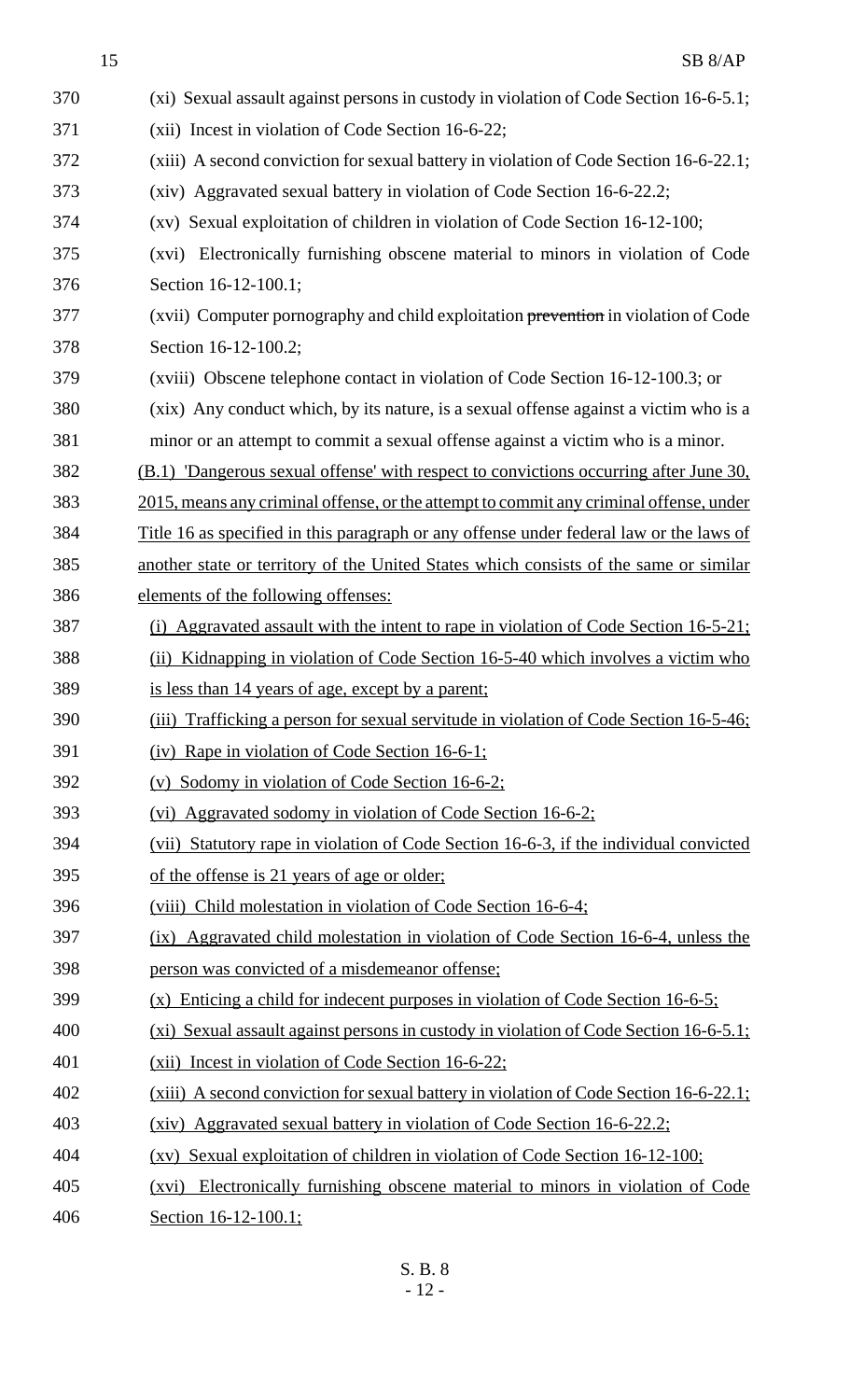|     | 15<br>SB <sub>8/AP</sub>                                                                                 |
|-----|----------------------------------------------------------------------------------------------------------|
| 407 | (xvii) Computer pornography and child exploitation in violation of Code Section                          |
| 408 | $16 - 12 - 100.2$ ;                                                                                      |
| 409 | (xviii) Obscene telephone contact in violation of Code Section 16-12-100.3; or                           |
| 410 | (xix) Any conduct which, by its nature, is a sexual offense against a victim who is a                    |
| 411 | minor or an attempt to commit a sexual offense against a victim who is a minor."                         |
| 412 | $\pi$ (r) Any violation of this Code section is declared to be a continuous offense, and venue           |
| 413 | for such offense shall be considered to have been committed in any county where:                         |
| 414 | (1) A sexual offender is required to register;                                                           |
| 415 | (2) An accused fails to comply with the requirements of this Code section; or                            |
| 416 | (3) An accused provides false information."                                                              |
|     |                                                                                                          |
| 417 | <b>SECTION 4-3.</b>                                                                                      |
| 418 | Article 1 of Chapter 5 of Title 49 of the Official Code of Georgia Annotated, relating to                |
| 419 | children and youth services, is amended by revising Code Section 49-5-8, relating to the                 |
| 420 | powers and duties of department, by adding a new subsection to read as follows:                          |
| 421 | $\frac{d}{d}$ (d)(1) As used in this subsection, the term 'sexually exploited child' shall have the same |
| 422 | meaning as set forth in Code Section 15-21-201.                                                          |
| 423 | The department, in consultation with the Office of the Child Advocate for the<br>(2)                     |
| 424 | Protection of Children, the Criminal Justice Coordinating Council, and law enforcement                   |
| 425 | officials, shall develop a plan for the delivery of services to sexually exploited children,             |
| 426 | victims of trafficking of persons for labor servitude, and such children and persons who                 |
| 427 | are at risk of becoming victims of such offenses. In developing such plan, the department                |
| 428 | shall work with state and federal agencies, public and private entities, and other                       |
| 429 | stakeholders as it deems appropriate and shall periodically review such plans to ensure                  |
| 430 | appropriate services are being delivered. Such plan shall include:                                       |
| 431 | (A) Identifying children who need services;                                                              |
| 432 | (B) Providing assistance with applications for federal and state benefits, compensation,                 |
| 433 | and services;                                                                                            |
| 434 | (C) Coordinating the delivery of physical and mental health, housing, education, job                     |
| 435 | training, child care, legal, and other services;                                                         |
| 436 | Preparing and disseminating educational and training materials to increase                               |
| 437 | awareness of available services;                                                                         |
| 438 | (E) Developing and maintaining community based services;                                                 |
| 439 | (F) Providing assistance with family reunification or repatriation to a country of origin;               |
| 440 | and                                                                                                      |
| 441 | (G) Providing law enforcement officials assistance in identifying children in need of                    |
| 442 | such services."                                                                                          |
|     | c no                                                                                                     |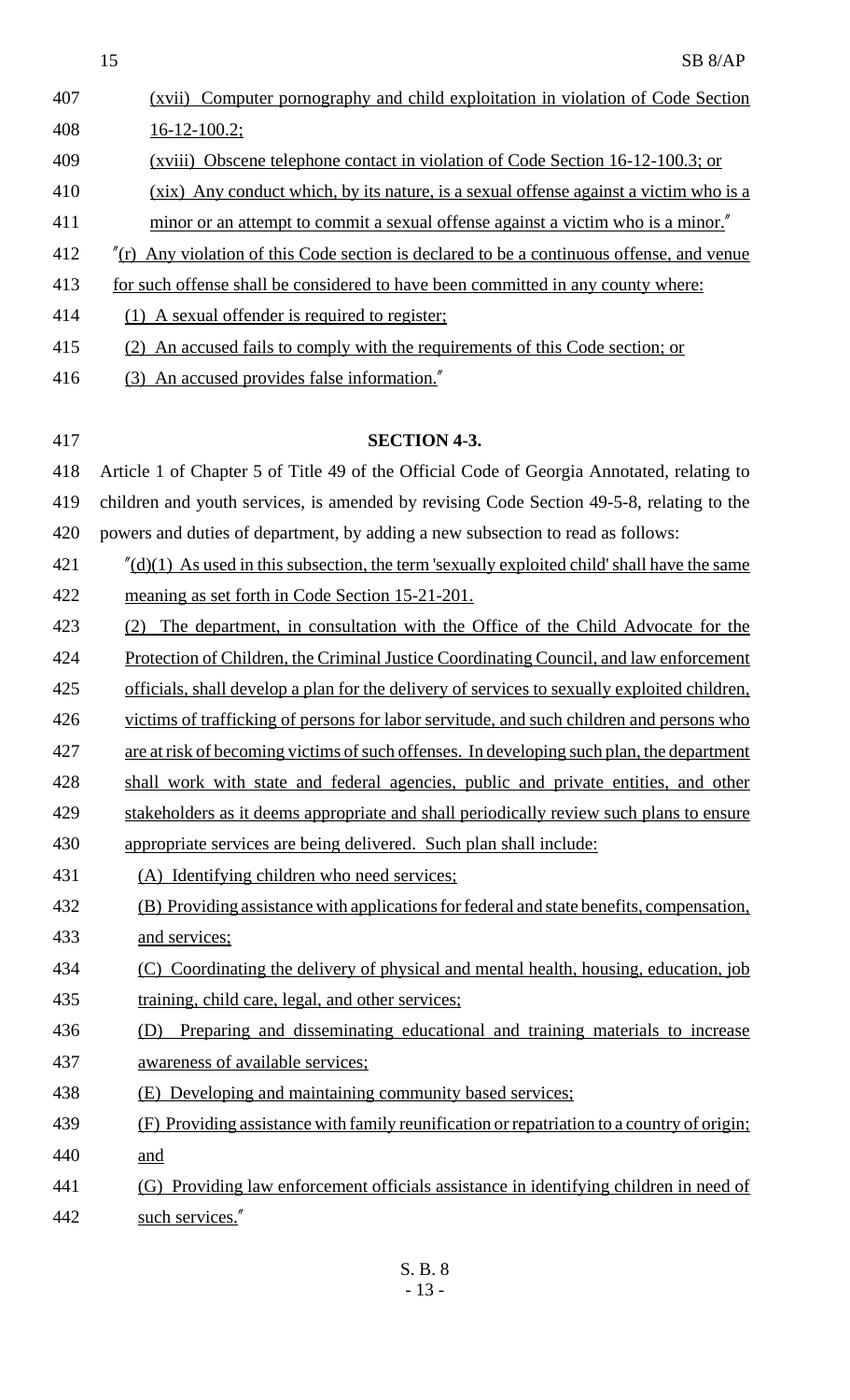|     | SB <sub>8/AP</sub><br>15                                                                          |
|-----|---------------------------------------------------------------------------------------------------|
| 443 | <b>PART VA</b>                                                                                    |
| 444 | <b>SECTION 5A-1.</b>                                                                              |
| 445 | Chapter 6 of Title 16 of the Official Code of Georgia Annotated, relating to sexual offenses,     |
| 446 | is amended by revising subsection (c) of Code Section 16-6-13.2, relating to forfeiture and       |
| 447 | seizure of property and in rem actions, as follows:                                               |
| 448 | $\pi$ (c)(1) Any motor vehicle operated by a person to facilitate a violation of Code Section     |
| 449 | $16-6-10$ , 16-6-11, 16-6-12, or 16-6-14 where the offense involved the pimping of a              |
| 450 | person under the age of 18 years to perform an act of prostitution and involved a motor           |
| 451 | vehicle or operated by a person who has been convicted of or pleaded nolo contendere              |
| 452 | for two previous violations of Code Section 16-6-11 or 16-6-12 involving a motor vehicle          |
| 453 | within a five-year period and who is convicted or pleads nolo contendere to a third               |
| 454 | violation of Code Section 16-6-11 or 16-6-12 involving a motor vehicle within the same            |
| 455 | five-year period is declared to be contraband and subject to forfeiture to the state, as          |
| 456 | provided in this Code section.                                                                    |
| 457 | (2) For the purpose of this subsection, a violation of Code Section $16-6-10$ , 16-6-11, or       |
| 458 | 16-6-12, or 16-6-14 involving a motor vehicle shall mean a violation of Code Section              |
| 459 | $16-6-10$ , 16-6-11, or 16-6-12, or 16-6-14 in which a motor vehicle is used to violate said      |
| 460 | Code section or in which the violation occurred."                                                 |
| 461 | <b>SECTION 5A-2.</b>                                                                              |
| 462 | Said chapter is further amended by revising subsection (a) of Code Section 16-6-13.3,             |
| 463 | relating to proceeds from pimping, forfeiture, and distribution, as follows:                      |
| 464 | $\alpha$ (a) Any proceeds or money which is used, intended for use, used, directly or indirectly, |
| 465 | used or intended for use in any manner to facilitate, or derived from a violation of Code         |
| 466 | Section 16-6-10, 16-6-11, wherein any of the persons involved in performing an act of             |
| 467 | prostitution is under the age of 18, is 16-6-12, or 16-6-14 is declared to be contraband and      |
| 468 | shall be forfeited to the state and no person shall have a property interest in it such proceeds  |
| 469 | or money. Such proceeds or money may be seized or detained in the same manner as                  |
| 470 | provided in Code Section 16-13-49 and shall not be subject to replevin, conveyance,               |
| 471 | sequestration, or attachment."                                                                    |
| 472 | <b>PART VB</b>                                                                                    |
| 473 | <b>SECTION 5B-1.</b>                                                                              |

 Chapter 6 of Title 16 of the Official Code of Georgia Annotated, relating to sexual offenses is amended by repealing in its entirety Code Section 16-6-13.2, relating to forfeiture and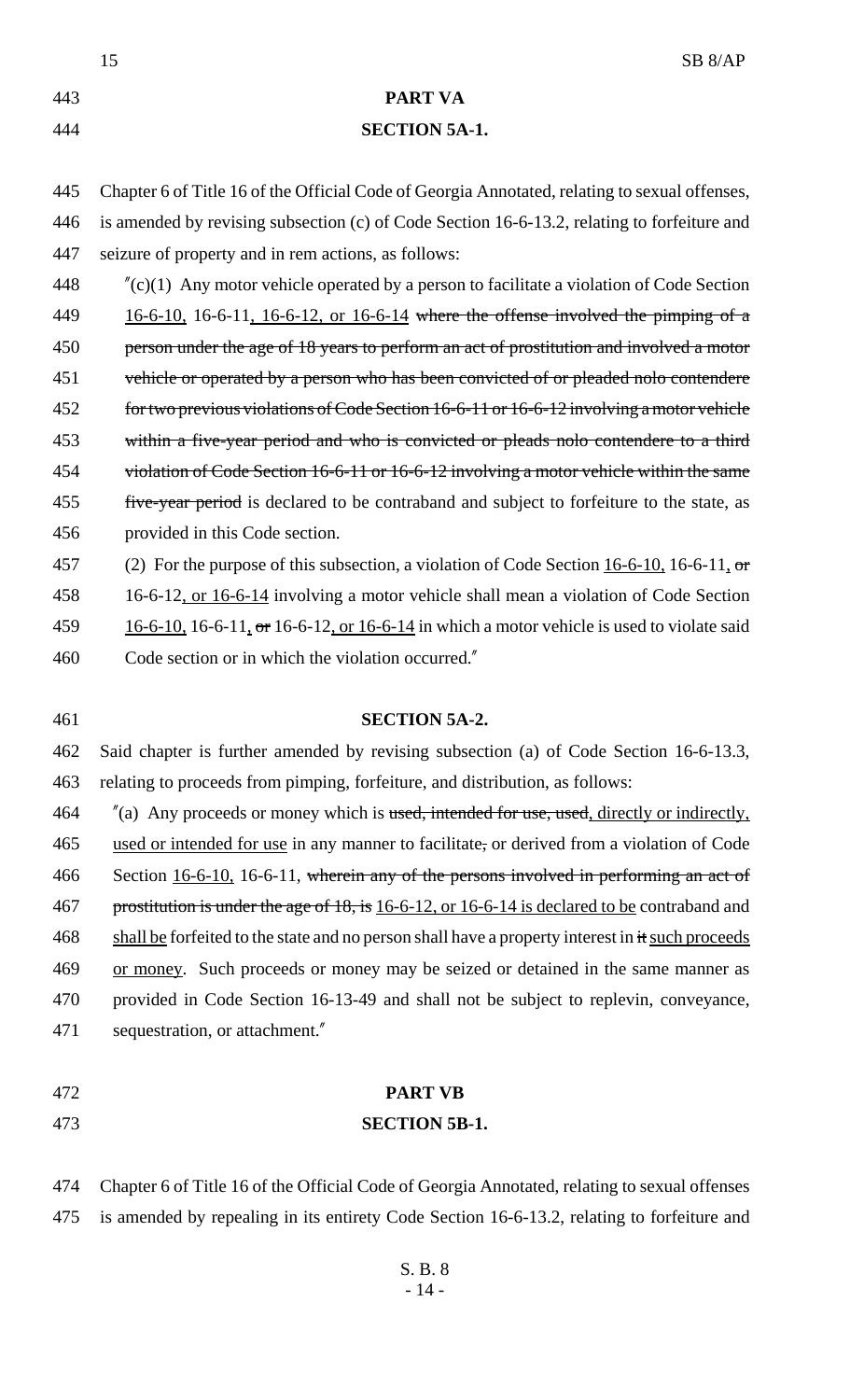$15$  SB 8/AP

| 476 | seizure of property involving pimping and pandering, and enacting a new Code Section          |
|-----|-----------------------------------------------------------------------------------------------|
| 477 | 16-6-13.2 to read as follows:                                                                 |
| 478 | $"16-6-13.2.$                                                                                 |
| 479 | (a) As used in this Code section, the term 'motor vehicle' shall have the same meaning as     |
| 480 | set forth in Code Section 40-1-1.                                                             |
| 481 | (b) Any motor vehicle used by a person to facilitate a violation of Code Section 16-6-10,     |
| 482 | 16-6-11, 16-6-12, or 16-6-14 is declared to be contraband and no person shall have a          |
| 483 | property right in it.                                                                         |
| 484 | (c) Any property subject to forfeiture pursuant to subsection (b) of this Code section shall  |
| 485 | be forfeited in accordance with the procedures set forth in Chapter 16 of Title 9."           |
|     |                                                                                               |
| 486 | <b>SECTION 5B-2.</b>                                                                          |
| 487 | Said chapter is further amended by repealing in its entirety Code Section 16-6-13.3, relating |
| 488 | to proceeds from pimping, forfeiture, and distribution, and enacting a new Code Section       |
| 489 | 16-6-13.3 to read as follows:                                                                 |
| 490 | $"16-6-13.3.$                                                                                 |
| 491 | (a) As used in this Code section, the terms 'proceeds' and 'property' shall have the same     |
| 492 | meanings as set forth in Code Section 9-16-2.                                                 |
| 493 | (b) Any property which is, directly or indirectly, used or intended for use in any manner     |
| 494 | to facilitate a violation of Code Section 16-6-10, 16-6-11, 16-6-12, or 16-6-14 and any       |
| 495 | proceeds are declared to be contraband and no person shall have a property right in them.     |
| 496 | (c) Any property subject to forfeiture pursuant to subsection (b) of this Code section shall  |
| 497 | be forfeited in accordance with the procedures set forth in Chapter 16 of Title 9."           |
|     |                                                                                               |
| 498 | <b>PART VI</b>                                                                                |

#### 499 **SECTION 6-1.**

500 (a) Except as provided in subsections (b) and (c) of this section, this Act shall become 501 effective on July 1, 2015.

 (b) Part 3 of this Act shall become effective on January 1, 2017, provided that a constitutional amendment is passed by the General Assembly and is ratified by the voters in the November, 2016, General Election amending the Constitution of Georgia to authorize the General Assembly to provide specific funding to the Safe Harbor for Sexually Exploited Children Fund. If such an amendment to the Constitution of Georgia is not so ratified, then Part 3 of this Act shall not become effective and shall stand repealed by operation of law on January 1, 2017.